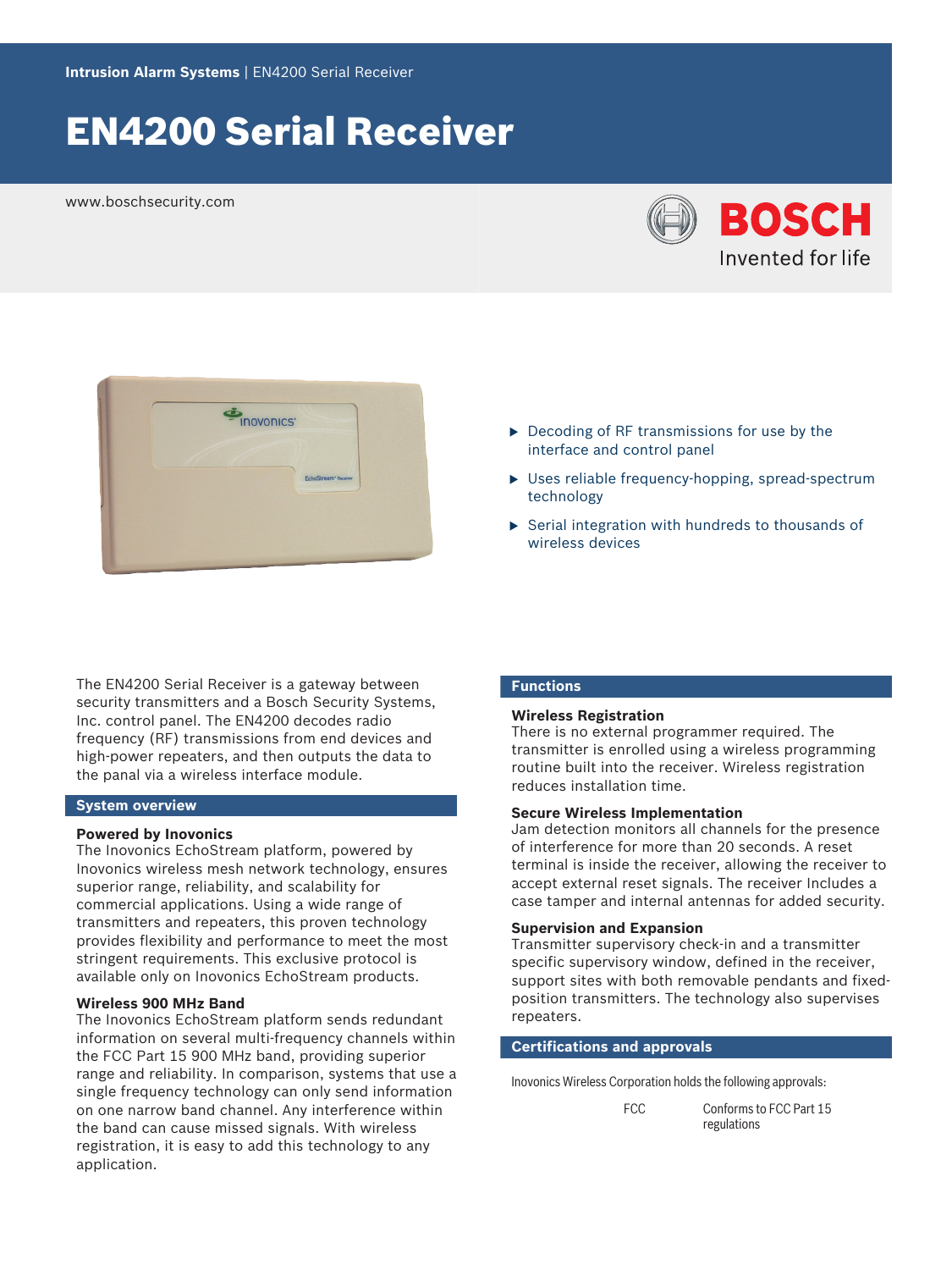#### **Installation/configuration notes**

#### **Compatibility Information**

The EN4200 Serial Receiver is compatible with the following products:

#### **Control Panels**

All versions of the D9412GV4, D9412GV3, D9412GV2, and D9412G

All versions of the D7412GV4, D7412GV3 and D7412GV2; v6.30 or higher of the D7412G

All versions of the D7212GV4, D7212GV3 and D7212GV2; v6.41 or higher of the D7212G

#### **Wireless Interface Module**

| B820           | SDI2 Inovonics EchoStream Interface Module  |
|----------------|---------------------------------------------|
| ISW-D8125CW-V2 | Zonex Inovonics EchoStream Interface Module |

#### **Repeaters**

EN5040-T High-power Repeater

#### **Transmitters**

All Bosch Security Systems, Inc. Inovonics EchoStream transmitters

#### **Parts included**

#### Quant. Component

1 EN4200 Serial Receiver

#### **Technical specifications**

#### **Electrical**

Power: 10 to 14 V, 100 mA

### **Environmental**

| Relative Humidity:       | Up to 90%, non-condensing                                                  |
|--------------------------|----------------------------------------------------------------------------|
| Temperature (operating): | $0^{\circ}$ C to +60 $^{\circ}$ C<br>$(+32^{\circ}$ F to $+140^{\circ}$ F) |

#### **Mechanical**

| Dimensions: | 16.2 cm x 9.4 cm x 2.8 cm<br>$(6.4 \text{ in. x } 3.6 \text{ in. x } 1.1 \text{ in.})$ |
|-------------|----------------------------------------------------------------------------------------|
| Weight:     | 133 g(4.7 oz)                                                                          |
|             |                                                                                        |

#### **Reception Characteristics**

Frequency Compatibility: 901 MHz to 928 MHz

#### **Trademarks**

Trademark names are used throughout this document. In most cases, these designations are claimed as trademarks or registered trademarks in one or more countries by their respective owners. Rather than placing a trademark symbol in every occurrence of a trademark name, Bosch Security Systems, Inc. uses

the names only in an editorial fashion and to the benefit of the trademark owner with no intention of infringing the trademark.

Inovonics is a trademark of Inovonics Wireless Corporation.

## **Ordering information**

### **EN4200 Serial Receiver**

Contains EN4200 Serial Receiver. Order number **EN4200**

#### **Accessories**

#### **Zonex Interface and Receiver Kit**

Kit containing ISW-D8125CW-V2 and EN4200 for use on Zonex bus G Series panels. Order number **ENKIT-01**

#### **SDI2 Inovonics Interface and Receiver Kit**

Kit containing B820 and EN4200 for use on SDI2 bus panels. Order number **ENKIT-SDI2**